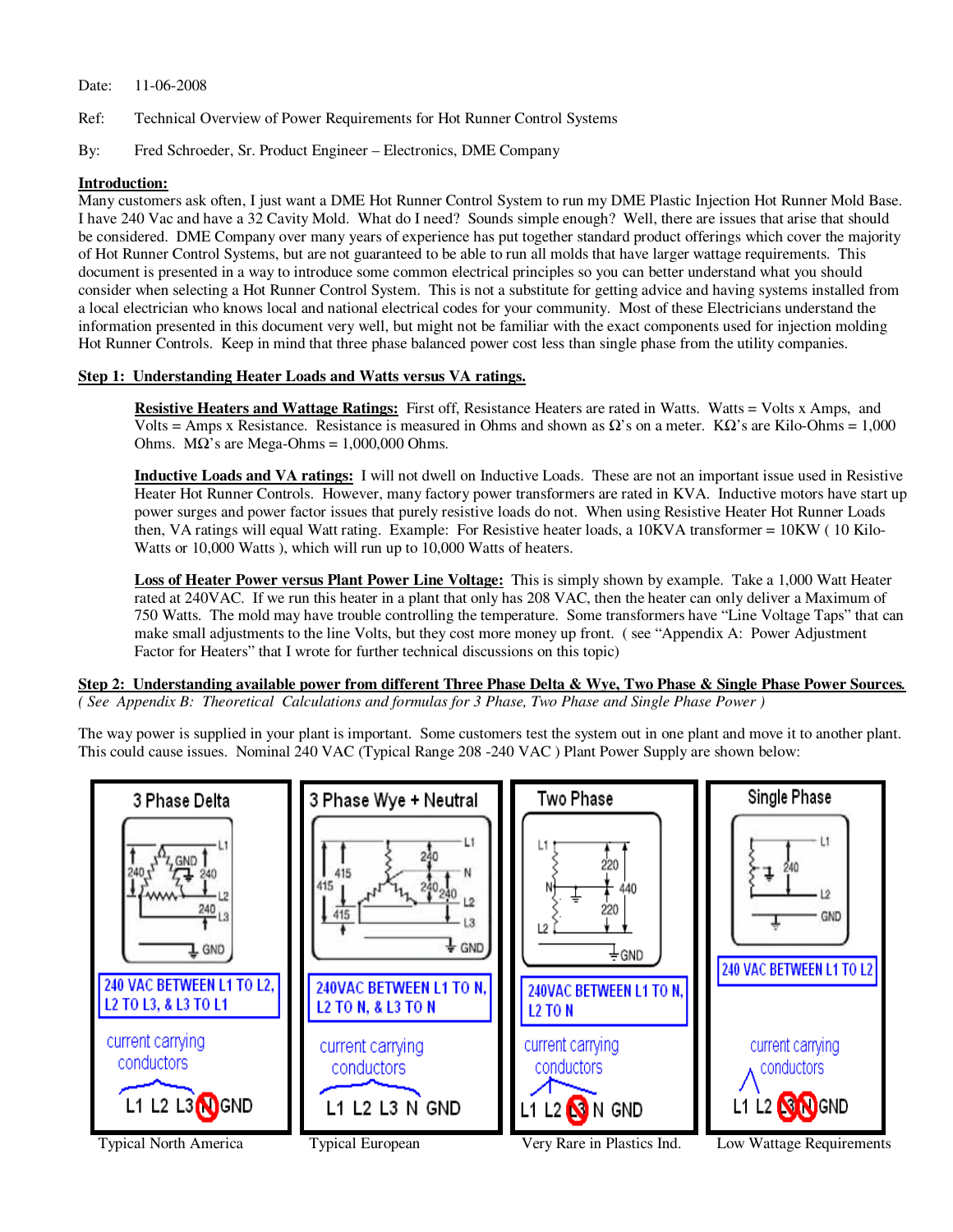PLANT POWER TO HOT RUNNER SYSTEM MAIN CIRCUIT BREAKER TO RESISTIVE HEATER OVERVIEW



|                    | 3 Phase Delta - 240 Vac to Control Modules - Available Phase Amps and Phase Power in Watts |                 |                                       |                                       |  |
|--------------------|--------------------------------------------------------------------------------------------|-----------------|---------------------------------------|---------------------------------------|--|
| Breaker Amp Rating | Max. Phase Amps                                                                            | Max Phase Watts | <b>Total Balanced Watts Available</b> | Min. Transformer to Supply Max. Watts |  |
| 10 <sup>°</sup>    | 5.77                                                                                       | 386. ا          | 4.157                                 | $>= 4.2$ KVA                          |  |
| 20                 | 11.55                                                                                      | 2,771           | 8.314                                 | $>= 8.4$ KVA                          |  |
| 30                 | 17.32                                                                                      | 4,157           | 12,471                                | $>= 12.5$ KVA                         |  |
| 50                 | 28.87                                                                                      | 6,928           | 20,785                                | $>= 20.8$ KVA                         |  |
| 70                 | 40.41                                                                                      | 9,699           | 29,098                                | $>= 29.1$ KVA                         |  |
| 100                | 57.74                                                                                      | 13,856          | 41,569                                | $>= 41.6$ KVA                         |  |

|                    | 3 Phase Wye + Neutral - 240 Vac to Control Modules - Available Phase Amps and Phase Power in Watts |                 |                                       |                                       |
|--------------------|----------------------------------------------------------------------------------------------------|-----------------|---------------------------------------|---------------------------------------|
| Breaker Amp Rating | Max. Phase Amps                                                                                    | Max Phase Watts | <b>Total Balanced Watts Available</b> | Min. Transformer to Supply Max. Watts |
| 10                 | 10                                                                                                 | 2,400           | 7.200                                 | >= 7.2 KVA                            |
| 20                 | 20                                                                                                 | 4,800           | 14.400                                | >= 14.4 KVA                           |
| 30                 | 30                                                                                                 | 7,200           | 21.600                                | $>= 21.6$ KVA                         |
| 50                 | 50                                                                                                 | 12,000          | 36.000                                | $>=$ 36 KVA                           |
| 70                 | 70                                                                                                 | 16,800          | 50.400                                | $>= 50.4$ KVA                         |
| 100                | 100                                                                                                | 24,000          | 72.000                                | $>= 72$ KVA                           |

|                    | Two Phase - 240 Vac to Control Modules - Available Phase Amps and Phase Power in Watts |                 |                                       |                                       |  |
|--------------------|----------------------------------------------------------------------------------------|-----------------|---------------------------------------|---------------------------------------|--|
| Breaker Amp Rating | Max. Phase Amps                                                                        | Max Phase Watts | <b>Total Balanced Watts Available</b> | Min. Transformer to Supply Max. Watts |  |
| 10                 | 10                                                                                     | 2,400           | 4.800                                 | $>= 4.9$ KVA                          |  |
| 20                 | 20                                                                                     | 4,800           | 9.600                                 | $>= 9.6$ KVA                          |  |
| 30                 | 30                                                                                     | 7,200           | 14,400                                | $>= 14.4$ KVA                         |  |
| 50                 | 50                                                                                     | 12,000          | 24,000                                | $>= 24$ KVA                           |  |
| 70                 | 70                                                                                     | 16,800          | 33,600                                | $>= 33.6$ KVA                         |  |
| 100                | 100                                                                                    | 24,000          | 48.000                                | $>=$ 48 KVA                           |  |

|                    | Single Phase 240 Vac to Control Modules - Available Phase Amps and Phase Power in Watts |                 |                                       |                                       |  |
|--------------------|-----------------------------------------------------------------------------------------|-----------------|---------------------------------------|---------------------------------------|--|
| Breaker Amp Rating | Max. Phase Amps                                                                         | Max Phase Watts | <b>Total Balanced Watts Available</b> | Min. Transformer to Supply Max. Watts |  |
| 10 <sup>°</sup>    | 10                                                                                      | 2,400           | 2,400                                 | $>= 2.4$ KVA                          |  |
| 20                 | 20                                                                                      | 4,800           | 4.800                                 | $>= 4.8$ KVA                          |  |
| 30                 | 30                                                                                      | 7.200           | 7.200                                 | >= 7.2 KVA                            |  |
| 50                 | 50                                                                                      | 12,000          | 12.000                                | $>= 12$ KVA                           |  |
| 70                 | 70                                                                                      | 16,800          | 16,800                                | $>= 16.8$ KVA                         |  |
| 100                | 100                                                                                     | 24,000          | 24.000                                | $>=24$ KVA                            |  |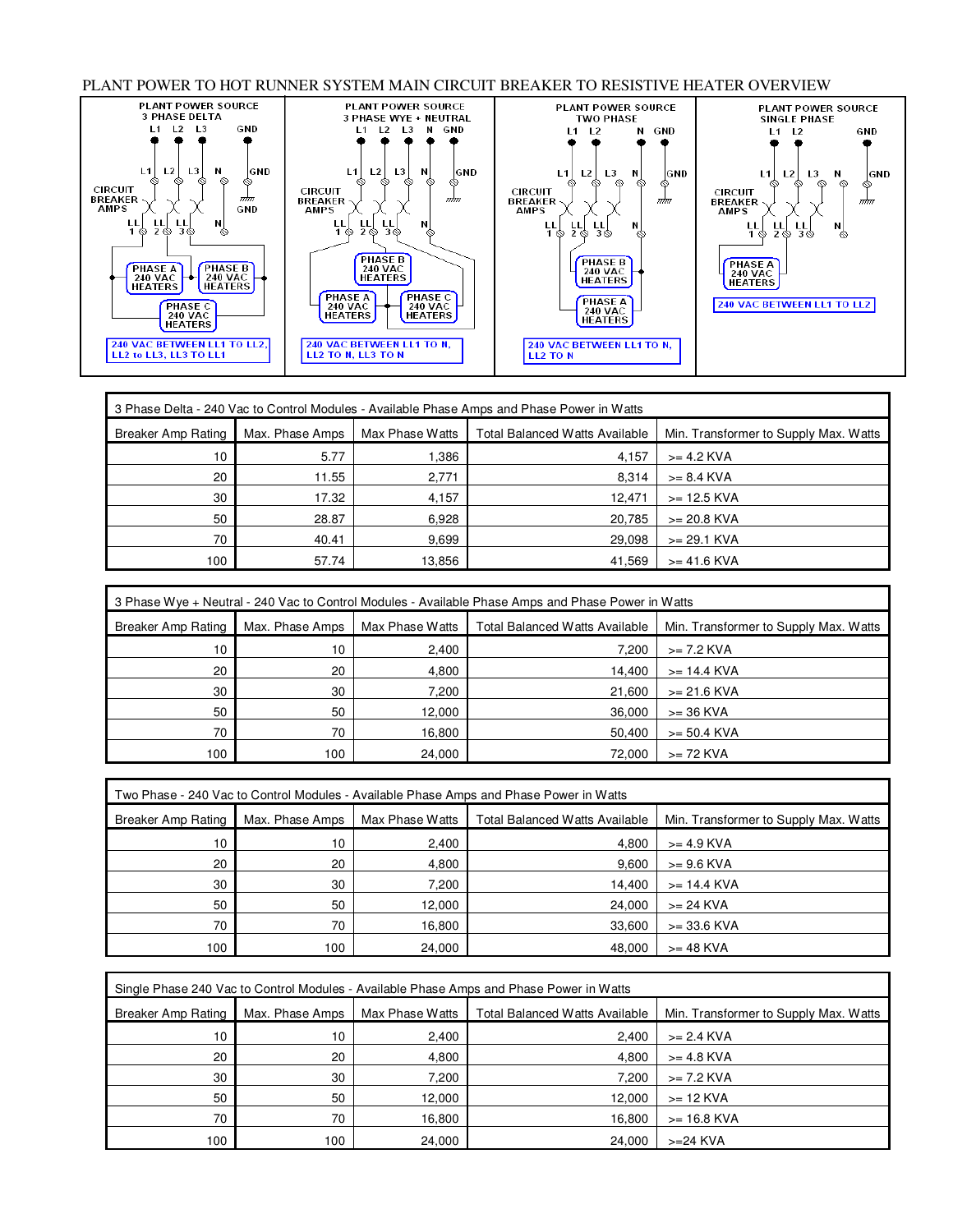## **Step 3: Understanding Mainframe Slot Control Module Power Versus Standard Circuit Breakers.**

This section is to evaluate if standard DME Hot Runnerless Control products will meet a particular Hot Runnerless Mold application. This will help one understand the limitations of the standard DME offerings. It should also help one to understanding what may be required if a special system configuration is required for there heater wattage requirements. See the applicable system power bullet item below with Worksheet Area for your use.

## **For all 3 Phase Systems with single wide zone slots Maximum of 15 Amp zones (3,600 Watts at 240 Vac)**

The following Table can be used to determine your needs by entering the Wattage requirement per zone in the table. This applies to DME Standard Hot Runner Control Systems with maximum 15 Amp (3,600 Watt at 240Vac ) zone slots.

From Step 2,the following table is used for the Maximum Phase Watts Available. The Next Table SUM A, SUM B and SUM C cannot exceed the Max. Phase Watts in this table. Customer must choose either DELTA, WYE + NEUTRAL or pick the lowest Maximum if unknown.

| <b>Breaker Amp Rating</b> | <b>DELTA Max Phase Watts</b> | WYE + NEUTRAL Max Phase Watts |
|---------------------------|------------------------------|-------------------------------|
| 10                        | 1,386                        | 2,400                         |
| 20                        | 2,771                        | 4,800                         |
| 30                        | 4,157                        | 7,200                         |
| 50                        | 6,928                        | 12,000                        |
| 70                        | 9,699                        | 16,800                        |
| 100                       | 13,856                       | 24,000                        |

The standard SmartSeries™ 5, 8 and 12 zone systems use a 50 AMP breaker standard.

The standard SmartSeries™ Stack Frames systems either 16, 20, 24, 28, 32, 36, 40, 44, or 48 use a 70 AMP Breaker.

SmartSeries™ Option  $A = DELTA$  plant power system  $S$ martSeries<sup>™</sup> Option B = WYE + NEUTRAL plant Power Systems.

The Integrity™ Mainframe 12, 24 and 48 zone systems all use 100 Amp Breaker. When stacking Integrity, each New frame that is stacked has it's own 100 Amp Breaker.

Integrity<sup>™</sup> Option A = DELTA plant power system

Integrity<sup>™</sup> Option B = WYE + NEUTRAL plant Power Systems.

| <b>PHASE A</b> |              | <b>PHASE B</b> |              | <b>PHASE C</b>   |              | <b>NOTE: The SmartSeries</b>                        |
|----------------|--------------|----------------|--------------|------------------|--------------|-----------------------------------------------------|
| Zone $#$       | <b>Watts</b> | Zone $#$       | <b>Watts</b> | Zone $#$         | <b>Watts</b> | Stack Frames 16, 28 & 40                            |
|                |              | 2              |              | 3                |              | zone systems are different.                         |
| 4              |              | 5              |              | 6                |              | <b>16 Zone Phases:</b>                              |
| $\overline{7}$ |              | 8              |              | 9                |              | Sum A= $1,4,7,9, 12,15$<br>Sum B = $2,5,8,10,13,16$ |
| 10             |              | 11             |              | 12               |              | Sum $C = 3,6,11,14$                                 |
| 13             |              | 14             |              | 15               |              | 28 Zone Phases:                                     |
| 16             |              | 17             |              | 18               |              | $Sum A =$                                           |
| 19             |              | 20             |              | 21               |              | 1,4,7,10,13,16,19,21,24,27                          |
| 22             |              | 23             |              | 24               |              | $Sum B =$                                           |
| 25             |              | 26             |              | 27               |              | 2,5,8,11,14,17,20,22,25,28                          |
| 28             |              | 29             |              | 30               |              | $Sum C =$<br>3, 6, 9, 12, 15, 18, 23, 26            |
| 31             |              | 32             |              | 33               |              | <b>40 Zone Phases:</b>                              |
| 34             |              | 35             |              | 36               |              | Sum A=1,4,7,10,13,16,19,                            |
| 37             |              | 38             |              | 39               |              | 22, 25, 28, 31, 33, 36, 39                          |
| 40             |              | 41             |              | 42               |              | Sum B=2,5,8,11,14,17,20,                            |
| 43             |              | 44             |              | 45               |              | 23, 26, 29, 32, 34, 37, 40                          |
| 46             |              | 47             |              | 48               |              | Sum C=3,6,9,12,15,18,21,<br>24, 27, 30, 35, 38      |
| <b>SUM A</b>   |              | <b>SUMB</b>    |              | SUM <sub>C</sub> |              |                                                     |

Remember that SUM A Phase Watts <= Max. Phase Watts AND SUM B Phase Watts <= Max. Phase Watts AND SUM C Phase Watts <= Max. Phase Watts. Also, the Max. Phase Watts depend on the Breaker Size and the Plant Power Supply Type, Delta or Wye + Neutral from Table above.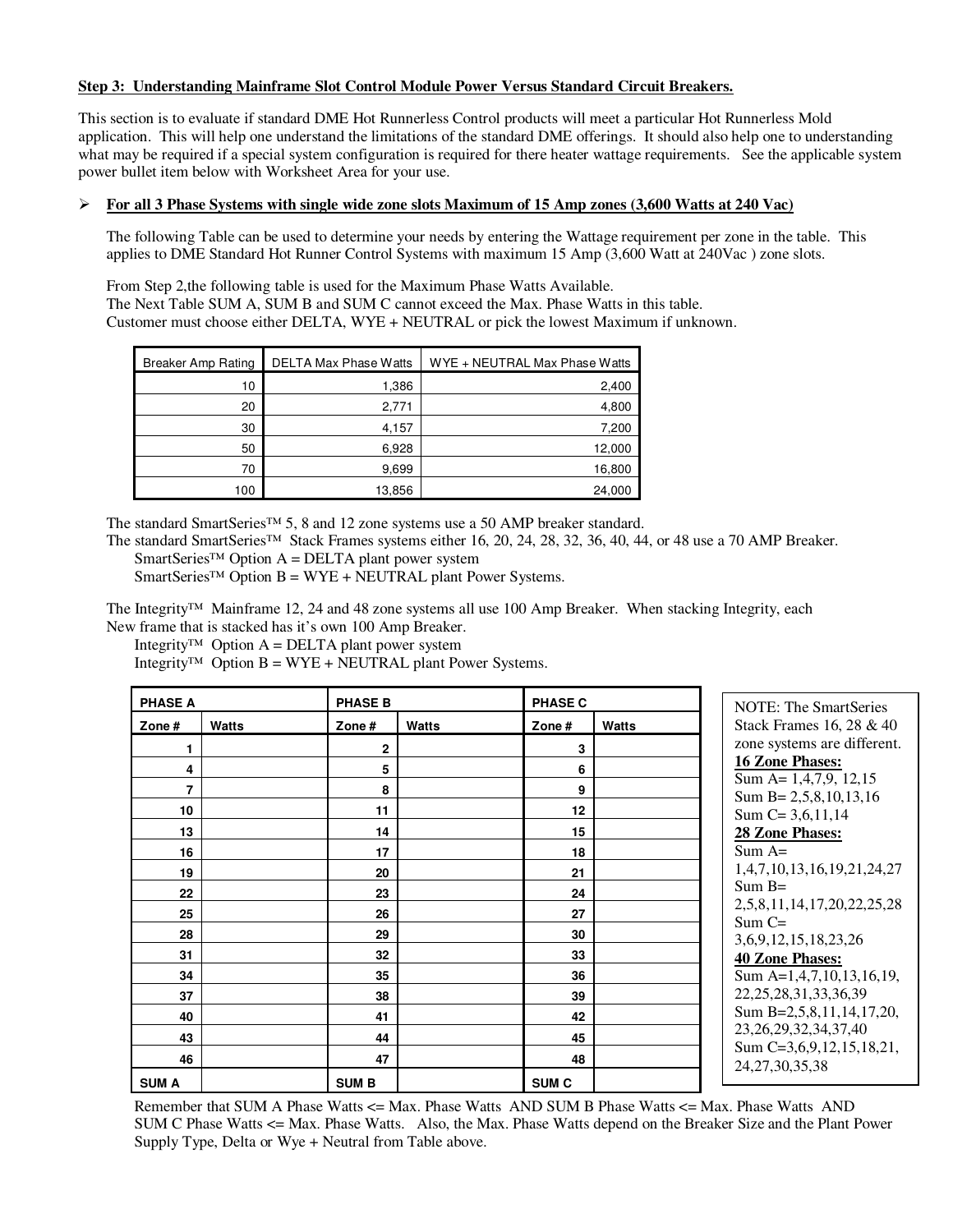### **For all TWO Phase Systems with single wide zone slots Maximum of 15 Amp zones (3,600 Watts at 240 Vac)**

Over the +30 years, DME has found this "TWO PHASE" option extremely rare. Almost all industrial plants have 3 phase power standard. The new DME Integrity Systems have therefore been designed not to include this option. The DME SmartSeries™ uses Option C to support "TWO PHASE".

The following Table can be used to determine your needs by entering the Wattage requirement per zone in the table. This applies to DME Standard Hot Runner Control Systems with maximum 15 Amp (3,600 Watt at 240Vac ) zone slots.

From Step 2,the following table is used for the Maximum Phase Watts Available. The Next Table SUM A and SUM B cannot exceed the Max. Phase Watts in this table.

| <b>Breaker Amp Rating</b> | TWO PHASE Max Phase Watts |
|---------------------------|---------------------------|
| 10                        | 2,400                     |
| 20                        | 4,800                     |
| 30                        | 7,200                     |
| 50                        | 12,000                    |
| 70                        | 16,800                    |
| 100                       | 24,000                    |

The standard SmartSeries™ 5, 8 and 12 zone systems use a 50 AMP breaker standard.

The standard SmartSeries™ Stack Frames systems either 16, 20, 24, 28, 32, 36, 40, 44, or 48 use a 70 AMP Breaker. SmartSeries<sup>™</sup> Option C = Two Phase plant power system

The Integrity™ Mainframes DO NOT support TWO PHASE Plant Power Inputs.

| <b>PHASE A</b> |       | <b>PHASE B</b> |       |
|----------------|-------|----------------|-------|
| Zone#          | Watts | Zone#          | Watts |
| 1              |       | 2              |       |
| 3              |       | 4              |       |
| 5              |       | 6              |       |
| 7              |       | 8              |       |
| 9              |       | 10             |       |
| 11             |       | 12             |       |
| 13             |       | 14             |       |
| 15             |       | 16             |       |
| 17             |       | 18             |       |
| 19             |       | 20             |       |
| 21             |       | 22             |       |
| 23             |       | 24             |       |
| 25             |       | 26             |       |
| 27             |       | 28             |       |
| 29             |       | 30             |       |
| 31             |       | 32             |       |
| 33             |       | 34             |       |
| 35             |       | 36             |       |
| 37             |       | 38             |       |
| 39             |       | 40             |       |
| 41             |       | 42             |       |
| 43             |       | 44             |       |
| 45             |       | 46             |       |
| 47             |       | 48             |       |
| <b>SUM A</b>   |       | <b>SUM B</b>   |       |

Remember that SUM A Phase Watts <= Max. Phase Watts AND SUM B Phase Watts <= Max. Phase Watts. Also, the Max. Phase Watts depend on the Breaker Size and the Plant Power Supply Type, TWO PHASE from Table above.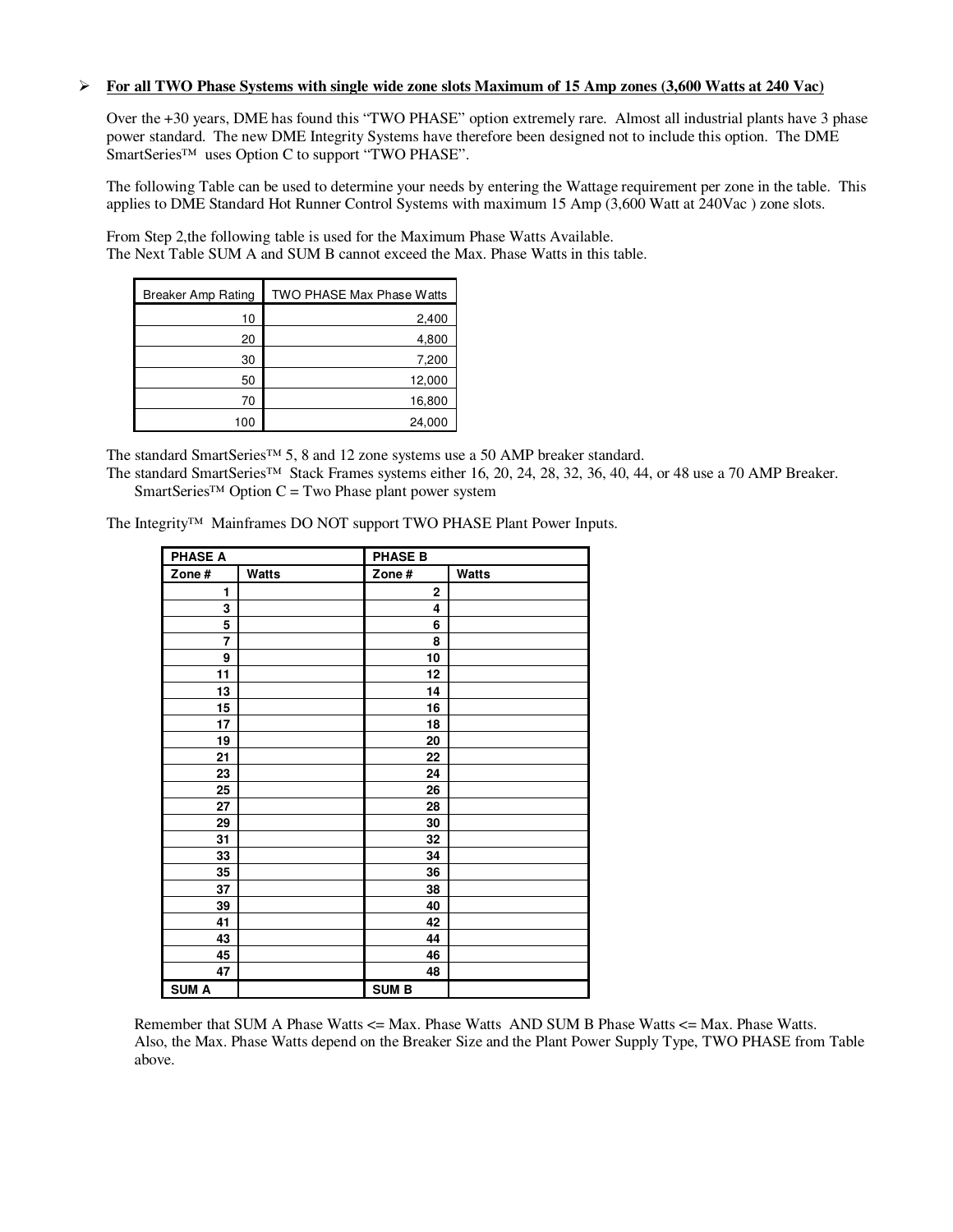#### **For all SINGLE Phase Systems with single wide zone slots Maximum of 15 Amp zones (3,600 Watts at 240 Vac)**

The following Table can be used to determine your needs by entering the Wattage requirement per zone in the table. This applies to DME Standard Hot Runner Control Systems with maximum 15 Amp (3,600 Watt at 240Vac ) zone slots.

From Step 2,the following table is used for the Maximum Phase Watts Available. The Next Table SUM A cannot exceed the Max. Phase Watts in this table.

| <b>Breaker Amp Rating</b> | SINGLE PHASE Max Phase Watts |
|---------------------------|------------------------------|
| 10                        | 2,400                        |
| 20                        | 4,800                        |
| 30                        | 7,200                        |
| 50                        | 12,000                       |
| 70                        | 16,800                       |
| 100                       | 24,000                       |

The standard SmartSeries™ 5, 8 and 12 zone systems use a 50 AMP breaker standard.

The standard SmartSeries™ Stack Frames systems either 16, 20, 24, 28, 32, 36, 40, 44, or 48 use a 70 AMP Breaker. SmartSeries<sup>™</sup> Option D = Single Phase 240 VAC plant power system

**COLUMN 1 COLUMN 2 COLUMN 3 Zone # Watts Zone # Watts Zone # Watts**  1 **17** 17 **17** 17 **1** 33 **2 18 18 18 18 18 18** 3 **1** 35 **4 20 36 5 1** 21 **1** 37 **6 1 22 1 38** 7 **23 1 23 1 39 8 1 24 1 40 9 1 25 1 41** 10 **10 126 126 127 127 127 128 12 11 27 43 12 28 44**  13 **13 29 12:00 12:00 12:00 12:00 12:00 12:00 12:00 12:00 12:00 12:00 12:00 12:00 12:00 12:00 12:00 12:00 12:0 14 30 46 15 31 47 16 32 48 SUM COL. 1 SUM COL. 2 SUM COL. 3** 

The Integrity™ Mainframes DO NOT support TWO PHASE Plant Power Inputs.

SUM of PHASE A PHASE Watts = SUM COL. 1 + SUM COL. 2 + SUM COL. 3

Remember that SUM A Phase Watts <= Max. Phase Watts. Also, the Max. Phase Watts depend on the Breaker Size and the Plant Power Supply Type, SINGLE PHASE from Table above.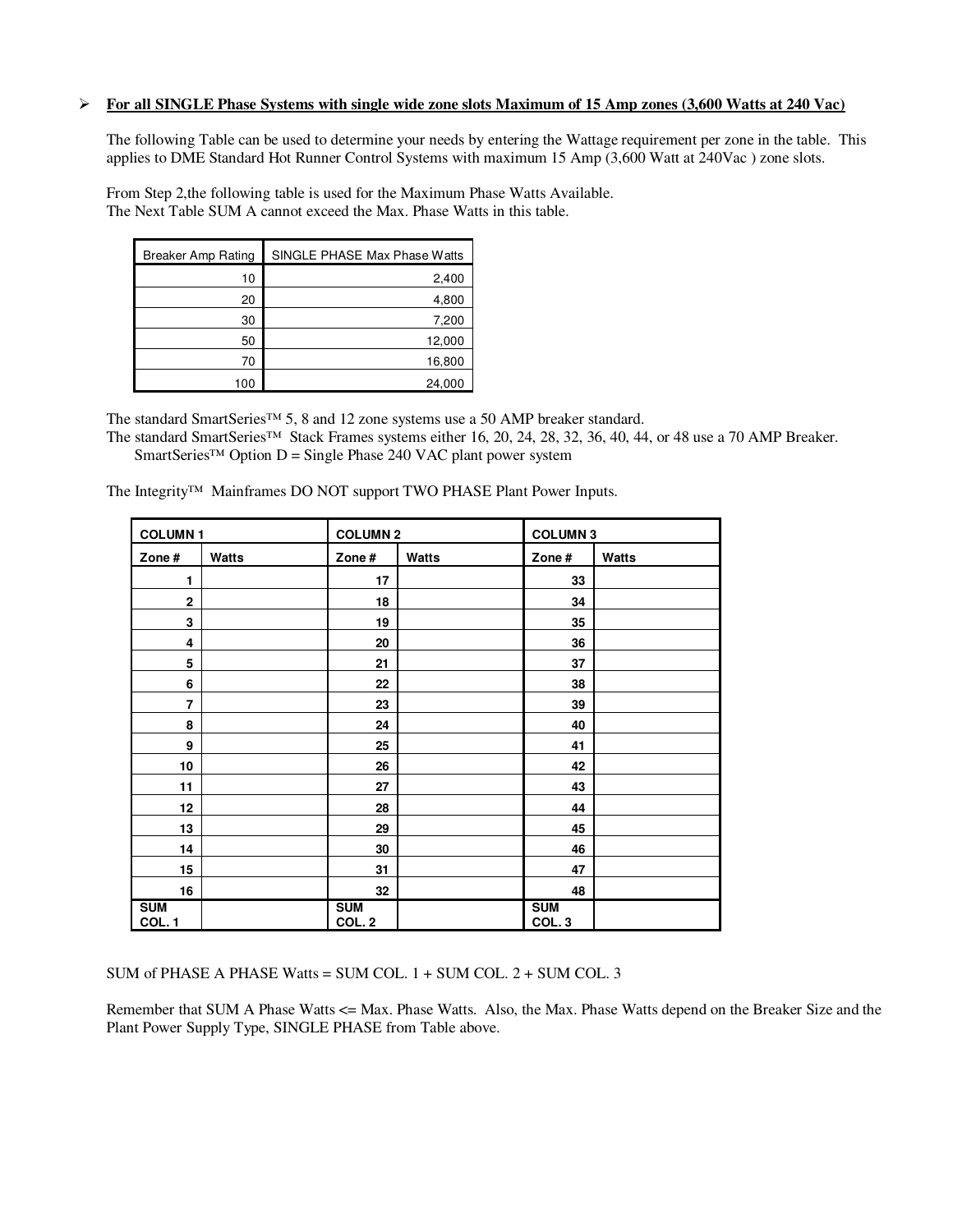## **Step 4: Only if Transformer is Required**

## *(NOTE: Also see other DME Technical Documents on Transformer Sizing available at www.dme.net/na )*

If you need a transformer to reduce the Plant Power to 240VAC Volts nominal, then you have two options.

Option 1: Size the transformer for the maximum available Power which is limited by the Mainframe Breaker Size.

Option 2: Select the maximum phase wattage from the prior Step 3 Worksheet for your requirements and multiply by the number of phases. This will be the minimum KVA rating for your system. You must also make sure that this requirement does not exceed the maximum allowed by the mainframes breaker and power option ( ie 50 Amp 3 Phase Delta )

*End of Technical Note. Appendix Follows.*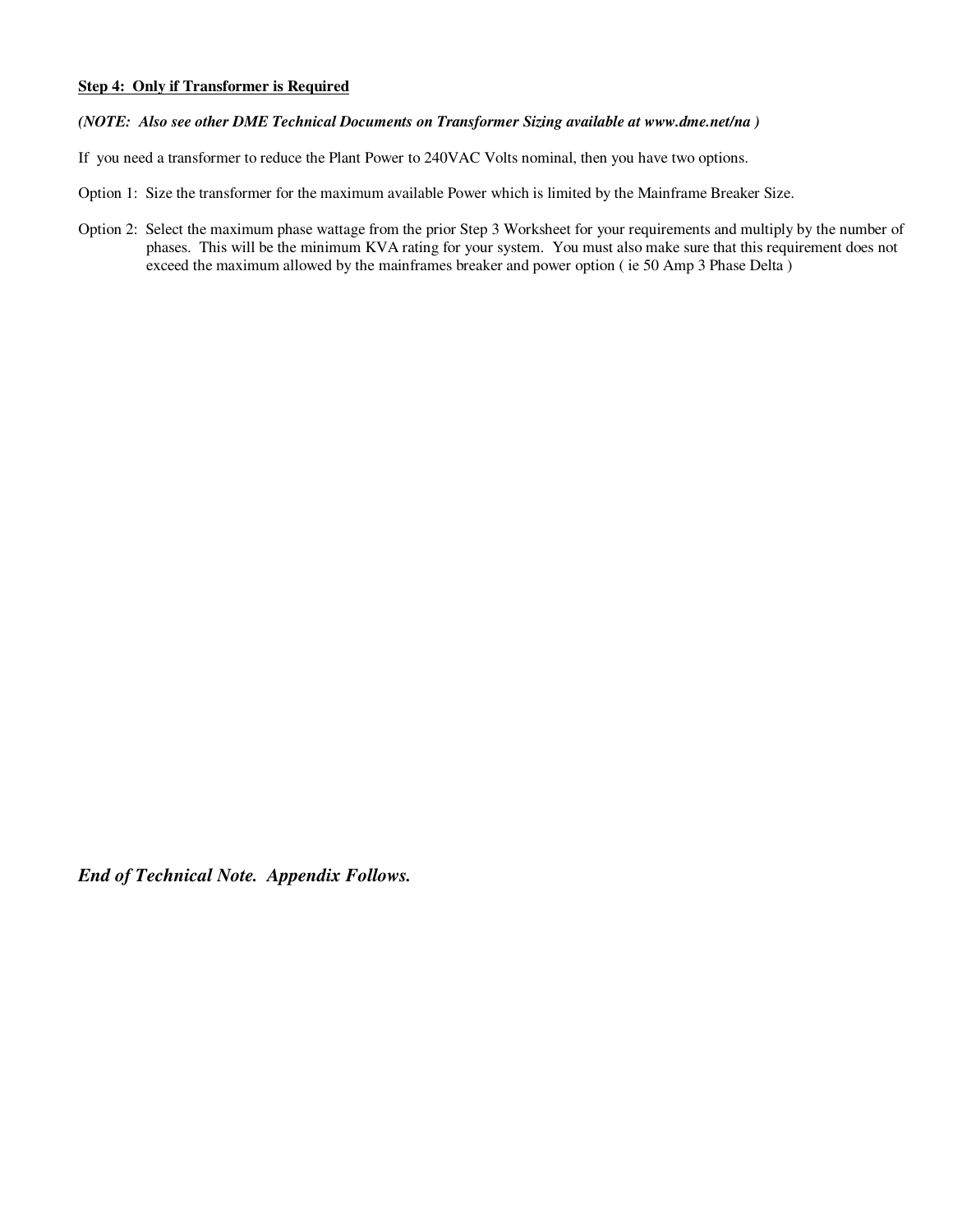D-M-E COMPANY POWER ADJUSTMENT FACTOR FOR HEATERS 3/19/1991 THEORY: This program is a lookup table for power adjustment factor when line voltages vary from the standard 240 vac heater ratings. (Operating Voltage)<sup>2</sup>x(rated wattage) (Rated Voltage)<sup>2</sup> (Operating Voltage)<sup>2</sup> -------------------------The power adjustment factor  $=$ (Rated Voltage =  $240$  Vac)<sup>2</sup> PRACTICAL USAGE: Look up the Operating Voltage on the chart and find the corresponding power adjustment factor. Now, simply multiply the Power Adjustment factor by the Rated heater power. This will give you the amount of power the heater can produce at the given operating voltage. (DERATED WATTAGE) EXAMPLE: Step 1: get application information - customer has 208 Vac line voltage - the application requires 500 watts Step 2: adjustment factor from table for 208 Vac =  $0.7511111$ Step 3: 500 watts  $\div$  0.7511111 = 665.68 watts Step 4: select the next highest DME wattage heater. A 700 watts heater should be used at 208 Vac to obtain 500 watts for the application. Step 5: amperage is now calculated by: 700 watt X  $.7511111 = 525.8$  watts will be available at 208 Vac. Now 525.8 watts  $\div$  208 Vac = 2.53 amps.

#### POWER ADJUSTMENT FACTOR TABLE:

FOR 240 Vac RATED HEATERS ONLY  $* -$  for 240 Vac factor is 1.00

| Oper. Volts | $+0$              | $+2$     | $+4$                      | $+6$     | $+8$     |  |
|-------------|-------------------|----------|---------------------------|----------|----------|--|
| 80          | .1111111          | .1167361 | .1225                     | .1284028 | .1344445 |  |
| 90          | .140625           | .1469445 | .1534028                  | .16      | .1667361 |  |
| 100         | .1736111          | .180625  | .1877778                  | .1950695 | .2025    |  |
| 110         | .2100695          | .2177778 | .225625<br>$\mathbb{R}^2$ | .2336111 | .2417361 |  |
| 120         | .25               | .2584028 | .2669445                  | .275625  | .2844445 |  |
| 130         | .2934028          | .3025    | .3117361                  | .3211111 | .330625  |  |
| 140         | .3402778          | .3500694 | .36                       | .3700695 | .3802778 |  |
| 150         | .390625           | .4011111 | .4117361                  | .4225    | .4334028 |  |
| 160         | .4444445          | .455625  | .4669445                  | .4784028 | .49      |  |
| 170         | .5017361          | .5136112 | .525625                   | .5377778 | .5500695 |  |
| 180         | .5625             | .5750695 | .5877778                  | .600625  | .6136111 |  |
| 190         | .6267361          | .64      | .6534028                  | .6669445 | .680625  |  |
| 200         | .6944445          | .7084028 | .7225                     | .7367361 | .7511111 |  |
| 210         | .765625           | .7802778 | .7950695                  | .81      | .8250695 |  |
| 220         | .8402778          | .855625  | .8711111                  | .8867361 | .9025    |  |
| 230         | .9184028          | .9344444 | .950625                   | .9669444 | .9834028 |  |
| $240 *$     | 倉<br>$\mathbf{1}$ | 1.016736 | 1.033611                  | 1.050625 | 1,067778 |  |
| 250         | 1.085069          | 1.1025   | 1.12007                   | 1.137778 | 1.155625 |  |
| 260         | 1.173611          | 1.191736 | 1.21                      | 1.228403 | 1.246944 |  |
| 270         | 1.265625          | 1.284445 | 1,303403                  | 1.3225   | 1.341736 |  |
| 280         | 1.361111          | 1.380625 | 1.400278                  | 1.42007  | 1.44     |  |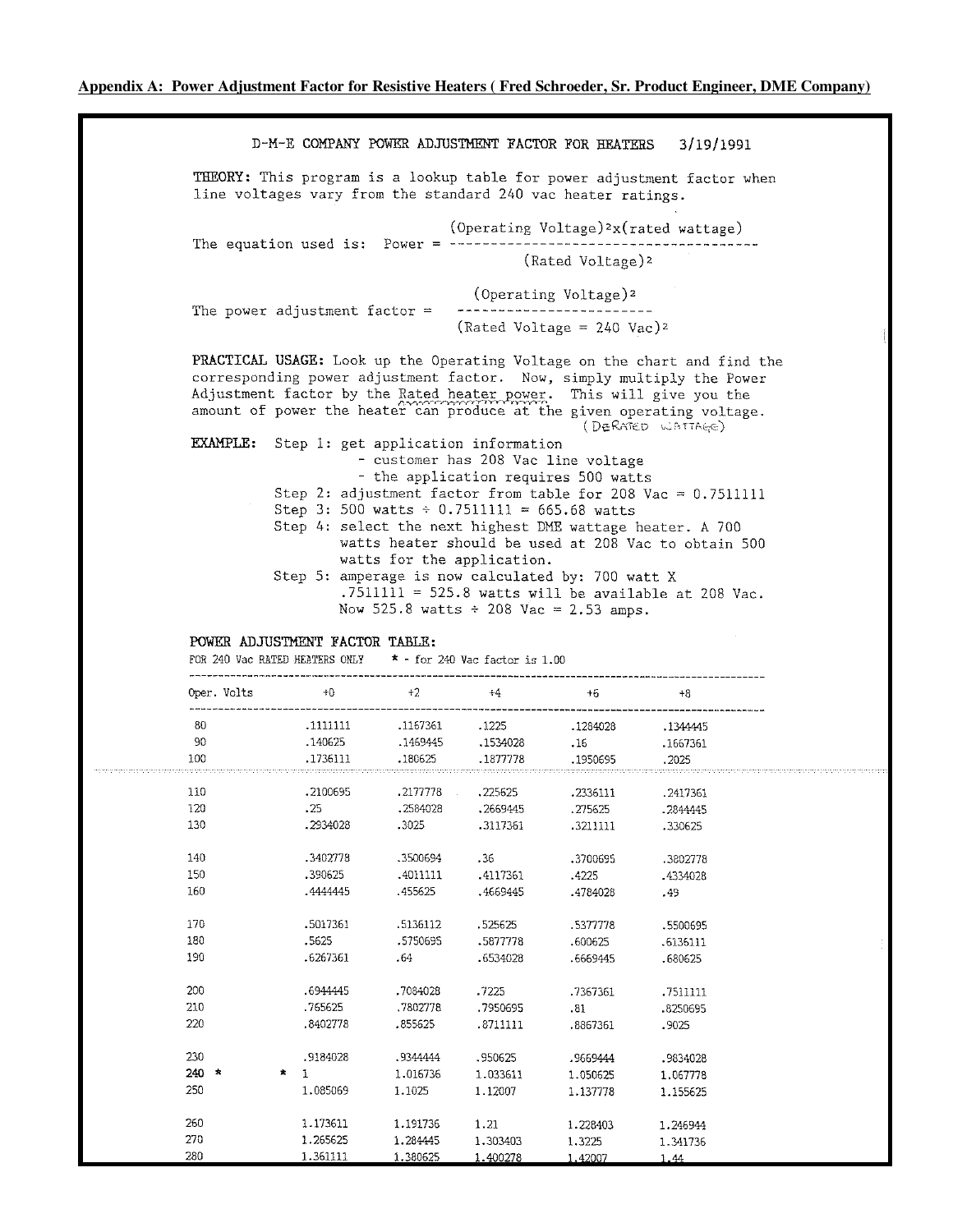### **Appendix B: Theoretical Calculations and formulas for 3 Phase, Two Phase and Single Phase Power**

Simple 240VAC ex. shown, other reference on 3 Phase are available on the Web, one found is: http://www.3phasepower.org/

## **Basic 3 Phase Power Calculations:**

 \_ Three Phase Power (in Watts) =  $\sqrt{3}$  x Line Volts x Line Amps = 1.73 x V<sub>L</sub> x I<sub>L</sub>